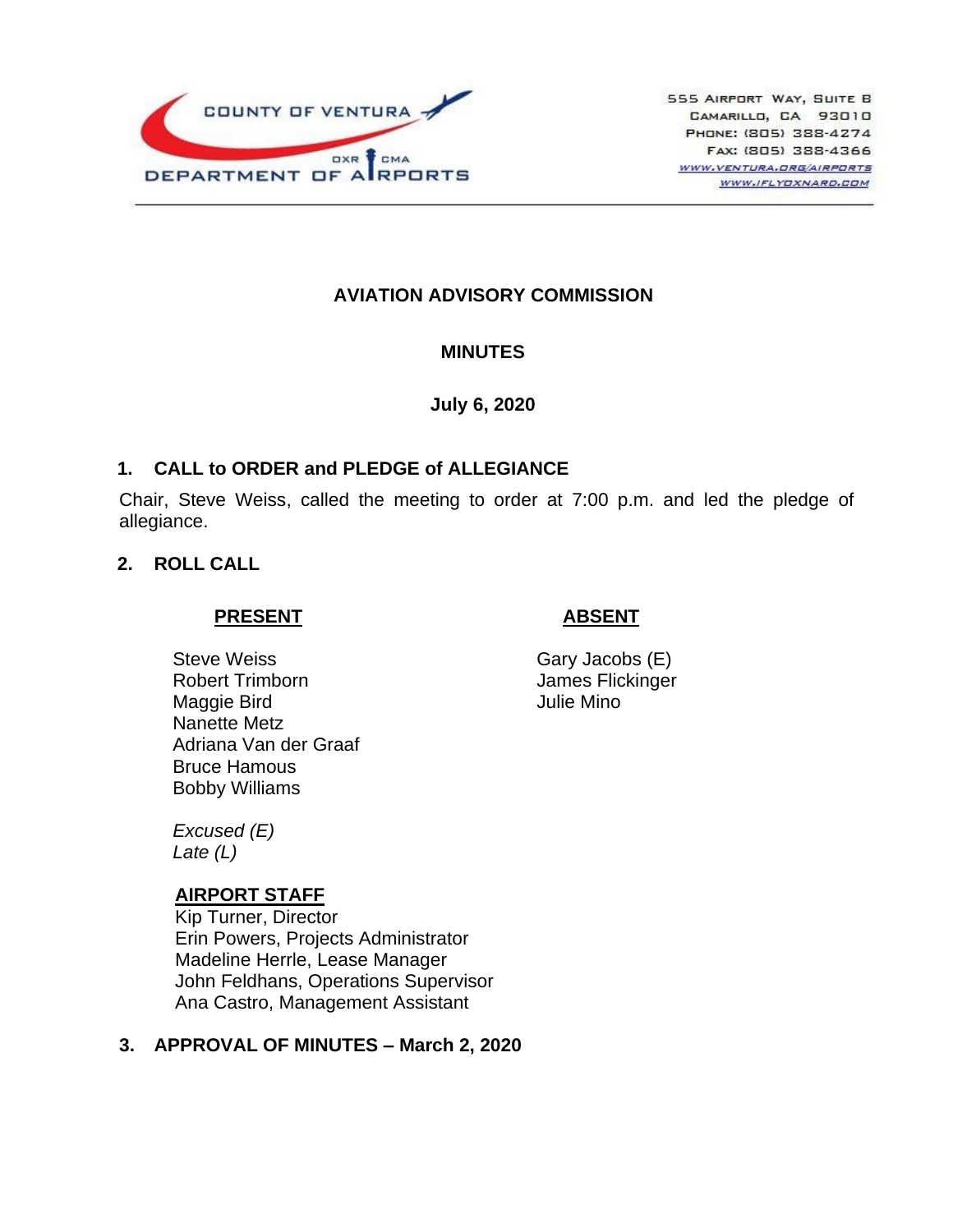*Adriana Van der Graaf moved to approve the March minutes and Robert Trimborn seconded the motion. Steve Weiss, Maggie Bird and Bobby Williams abstained. All others voted in favor and the motion passed unanimously.*

**4. PUBLIC COMMENT -** Citizens wishing to speak to the Commission on an airport related item must fill out a speaker card and submit it to the secretary. Comments will be limited to a maximum of **three** minutes per item.

*Speaker cards for issues NOT on the agenda must be submitted before the end of the public comment period.* 

*Speaker cards for issues listed on the agenda must be presented before the item is up for consideration. Speakers will be called when the item is presented.*

Mark Sullivan commented about statements made by airport director Kip Turner and assistant county counsel Tom Temple at a Board of Supervisors meeting that took place on June 16, 2020. Mr. Turner and Mr. Temple stated that heavy aircraft similar to Boeing 737's operate out of Camarillo Airport. Mr. Sullivan commented that to his knowledge there have only been on or two extraordinary times when heavy aircraft such as a 737 came in and they were always federal aircraft. Mr. Sullivan commented that the Commission should ask Mr. Turner and Mr. Temple what the basis is for their statements made at the meeting of June 16, 2020 regarding heavy aircraft operating out of Camarillo Airport.

# **5. UNFINISHED BUSINESS**

None.

## **6. NEW BUSINESS**

**A. Subject: Authorization for the Director of Airports or Designee to Award Annual Consulting-Services Contracts for FY 2020-2021 and to Issue Work Orders Against These Contracts**

## **Recommendations:**

Staff requests that your Commission/Authorities recommend that the Board of Supervisors ("Board"):

1. Authorize the Director of Airports, or his designee, to award annual consulting-services contracts for fiscal year 2020-2021 to the consultants listed in the Annual Consultant Services Contracts Summary (Exhibit 1) using a contract form negotiated in compliance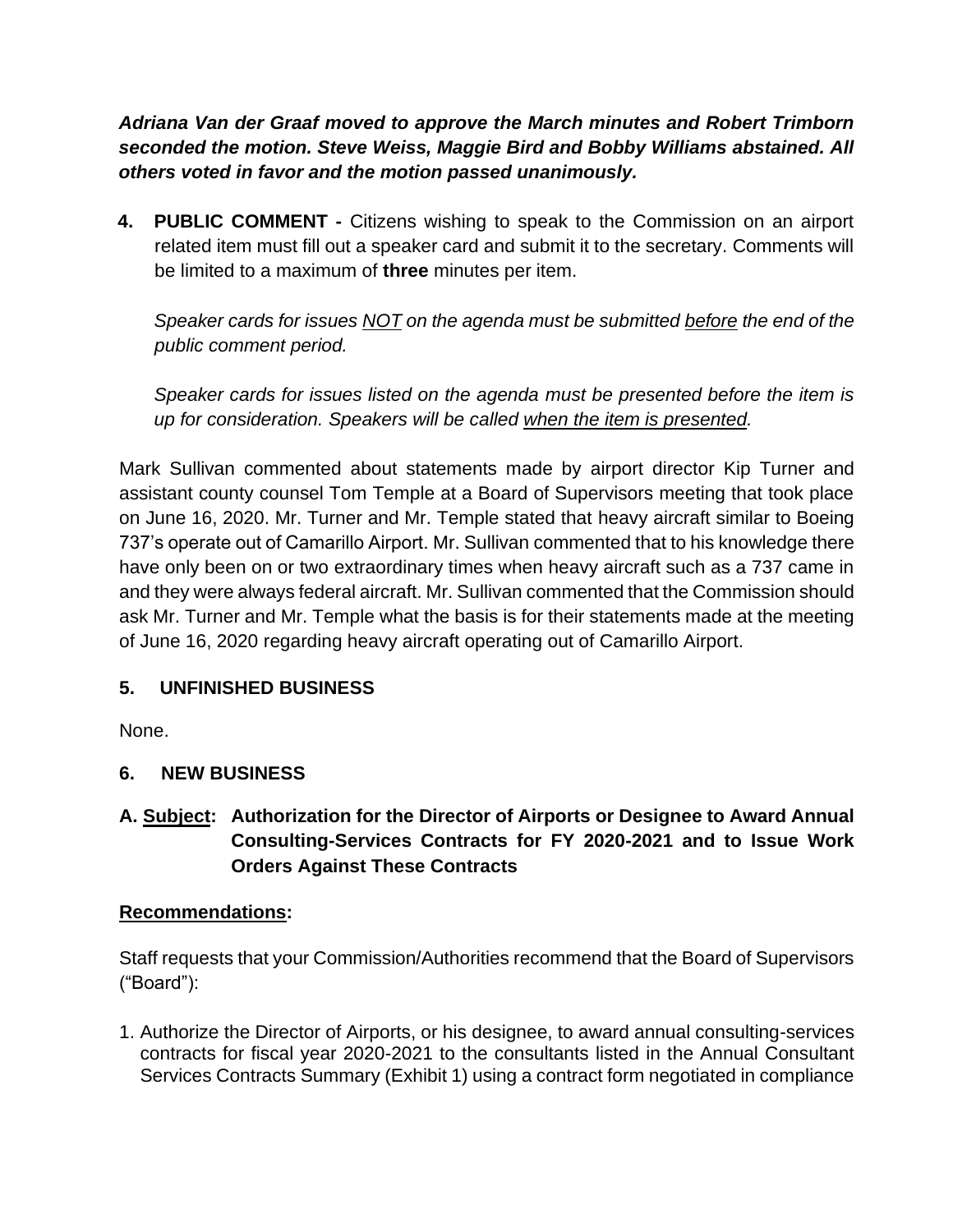with the County of Ventura Public Works Agency Project Processing Procedures Manual (an exemplar contract form is attached as Exhibit 2); and

2. Authorize the Director of Airports, or his designee, to issue work orders against such contracts for up to \$35,000 each project for planning of construction projects not yet approved by the Board, and for up to \$200,000 each work order for other services.

Director Kip Turner stated that projects administrator Erin Powers will provide staff's report. Mr. Powers stated that this is an annual item which authorizes the department to enter into general on-call service contracts to support projects at Camarillo and Oxnard airports. Ms. Powers provided examples of the types of services allowed under the contracts and explained that although contracts will be in place, no work is guaranteed to consultants and the airport is not obligated to issue work orders against the contracts. A work order is only issued when actual services are provided.

*Maggie Bird moved to approve staff's recommendations and Adriana Van der Graaf seconded the motion. Steve Weiss abstained. All others voted in favor and the motion passed unanimously.*

**B. Subject: Authorization for the Director of Airports to Execute Federal Aviation Administration Reimbursable Agreement AJW-FN-WSA-09-0843 in the Estimated Amount of \$300,000 for Oxnard Airport Improvements; and Authorization for County Counsel to Execute the Certificate of Sponsor's Attorney**

## **Recommendations:**

Staff requests that your Commission/Authority recommend that the Board of Supervisors ("Board"):

- 1. Authorize the Director of Airports to execute the Federal Aviation Administration ("FAA") Non-Federal Reimbursable Agreement AJW-FN-WSA-09-0843 ("FAA Agreement") in the estimated amount of \$300,000; and
- 2. Authorize County Counsel to execute the Certificate of Sponsor's Attorney, if required.

Director Kip Turner stated that projects administrator Erin Powers will provide staff's report. Ms. Powers stated that this item is related to the final design services contract for the runway and taxiway reconstruction project at Oxnard Airport that was approved by the Board of Supervisors on June 16, 2020. The reconstruction project involves modifications to the FAA's Airport Landing System. Ms. Powers explained that the FAA requires execution of a reimbursable agreement whenever modification or replacement of FAA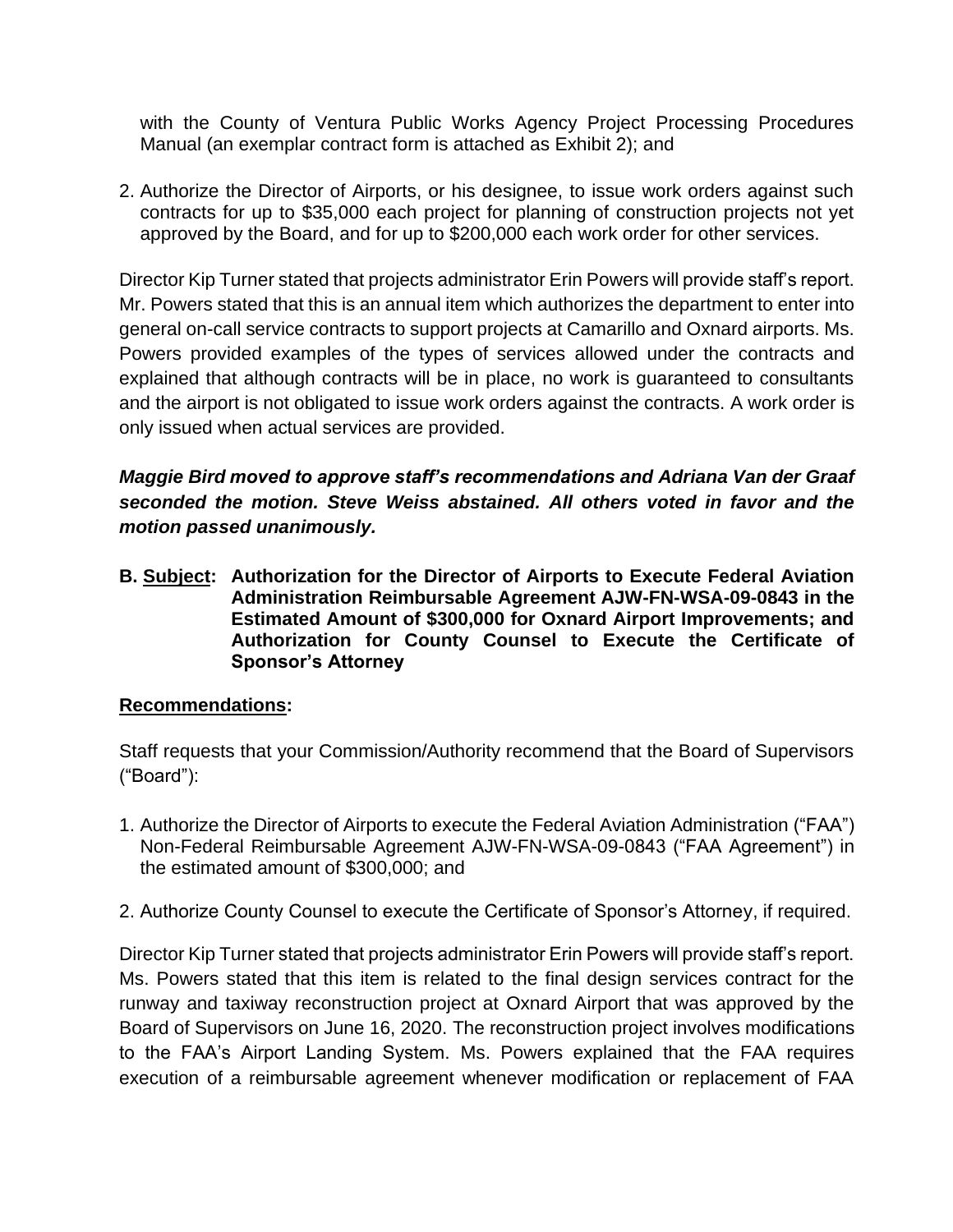facilities is required as part of a project. The airport will front the money needed to complete the project and seek reimbursement from the FAA under a future construction grant.

# *Robert Trimborn moved to approve staff's recommendations and Maggie Bird seconded the motion. Steve Weiss abstained. All others voted in favor and the motion passed unanimously.*

**C. Subject: Approval of, and Authorization for the Director of Airports or His Designee to Execute, the Option Agreement for Real Estate Lease with Aspen Helicopters, Inc. for Approximately 1.3 Acres at the Oxnard Airport**

## **Recommendation:**

Staff requests that your Commission/Authority recommend that the Board of Supervisors ("Board"):

Approve, and authorize the Director of Airports or his designee, to execute the Option Agreement for Real Estate Lease (Exhibit 1) with Aspen Helicopters, Inc. (Aspen) for approximately 1.3 acres at the Oxnard Airport for potential development of a commercial hangar facility and associated vehicle and aircraft parking and taxiways.

Director Kip Turner stated that lease manager Madeline Herrle will provide staff's report. Ms. Herrle stated that Aspen Helicopters is looking to expand their current facility at Oxnard Airport. The expansion area is depicted in the exhibit of the option agreement provided in the meeting packet. The option agreement allows Aspen Helicopters up to two years to conduct environmental testing and any other investigations before they sign a lease. During the option period, Aspen Helicopters will pay approximately \$4,184 per month. It was clarified that during the option period Aspen Helicopters will not use the land however they can access the land to conduct necessary testing.

*Maggie Bird moved to approve staff's recommendation and Adriana Van der Graaf seconded the motion. Steve Weiss abstained. All others voted in favor and the motion passed unanimously.*

# **7. DIRECTOR'S REPORT**

Director Kip Turner provided a COVID-19 update. Mr. Turner shared that County airports were considered essential therefore both airports remained open for business. However, the administration offices were closed to the public as per state and local orders. Staff was able to offer the same services while the offices were closed. The department operated with essential personnel only and reassigned other personnel to County agencies as needed. Certain employees were authorized to telework. A hiring freeze was implemented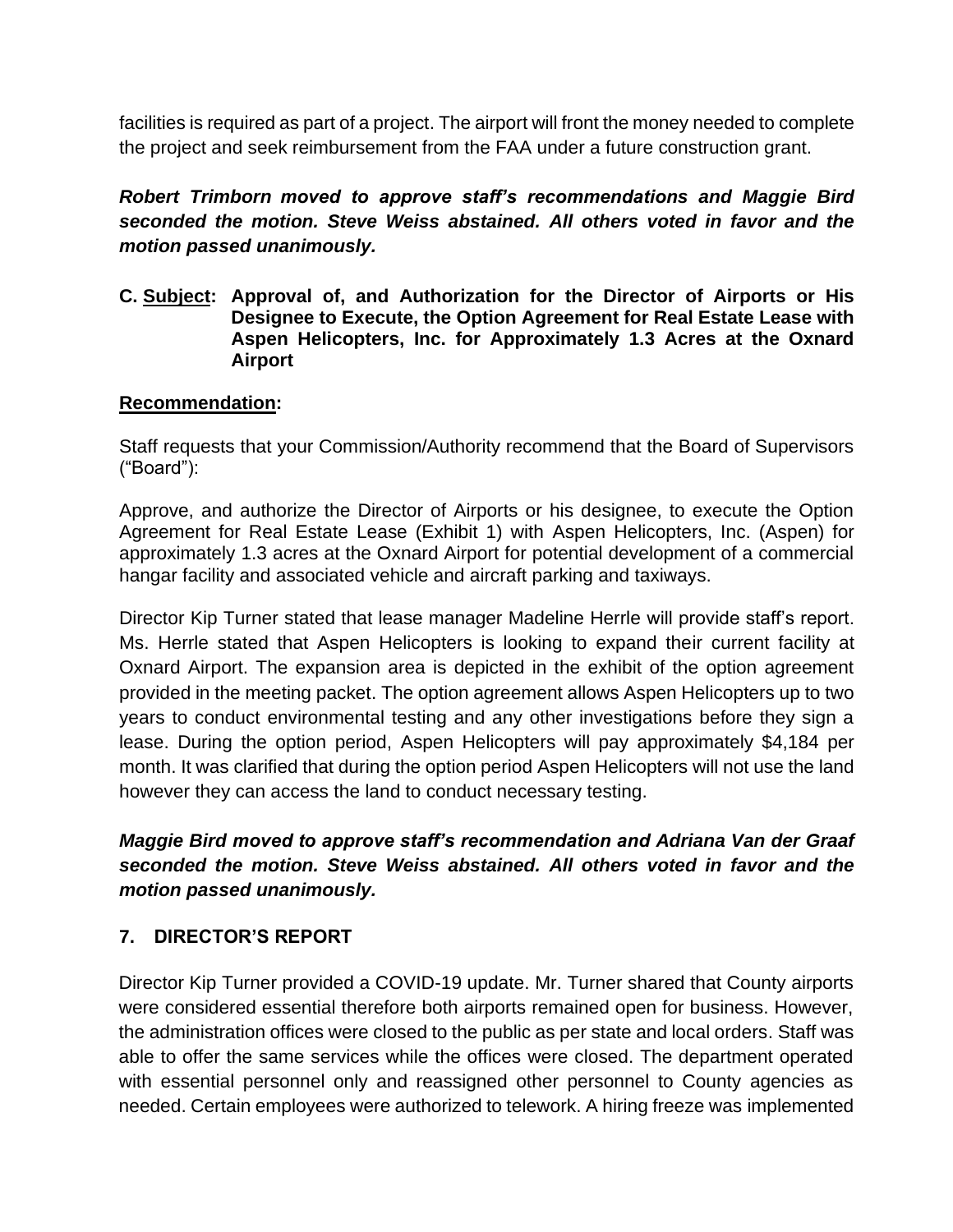for all open positions. The April and May meetings of the Commission and Authorities were canceled due to state and local orders. Director Turner authorized additional land for the Ventura County Office of Emergency Services to use at the beginning of the crisis for some elements related to the County response. He also authorized temporary storage space for the Ventura County Sheriff's Department to store emergency supplies. The department transferred almost 1,500 N95 masks to the Office of Emergency Services. Commercial operators at both airports were asked to report their essential operations. Mr. Turner began daily tracking of operations and industry trends to try and determine what the impacts would be for the department. The Board of Supervisors approved a rent relief package for tenants. Specifically, tenants suffering substantial financial hardship due to COVID-19 can defer rent payments for April and May, 2020, they have up to 12 months to repay the deferred rent and no late fees will be applied. Fuel flowage was down in late March, April and May however the department believes fuel flowage will begin to trend in a positive direction. The FAA reduced tower hours at Camarillo Airport on a temporary basis. Operations are rebounding and there is an upward trend from April and May, 2020 as reflected in the monthly activity reports. The department is operating at a baseline budget and the budget will be reevaluated after the first quarter of fiscal year 20-21. Airport projects have been reviewed to evaluate which projects can move forward and which ones have to be placed on hold. Currently, administration offices are open to the public with safety protocols implemented, and most airport staff has returned to their normal work assignments.

Mr. Turner shared that the vertical construction is now going up regarding the Northeast Hangar Development project at Camarillo Airport (CMA). Also, the Taxiway H improvements were completed at CMA. The final design contract for the runway and taxiway reconstruction project at Oxnard Airport was approved by the Board of Supervisors on June 16, 2020. Regarding the reconstruction project, work is anticipated to begin in summer of next year. He also shared that the Part 139 discrepancies from the inspection of Oxnard Airport in 2019 have been addressed. The department still plans to move forward with the master plans for both Camarillo and Oxnard airports and the FAA indicated that the grant is on the way. Also, the Silverstrand Grid lease was approved by the Board of Supervisors on April 21, 2020. Mr. Turner welcomed Deputy Director Dave Nafie. His first day with the department was March 16, 2020. Mr. Turner shared that the August meetings of the Commission and Authorities will be canceled.

## **8. REPORTS**

Monthly Activity Report – February, March, April, May 2020 Monthly Noise Complaints – February, March, April, May 2020 Consultant Reports – February, March, April, May 2020 Airport Tenant Project Status – May, June 2020 Project Status – May, June 2020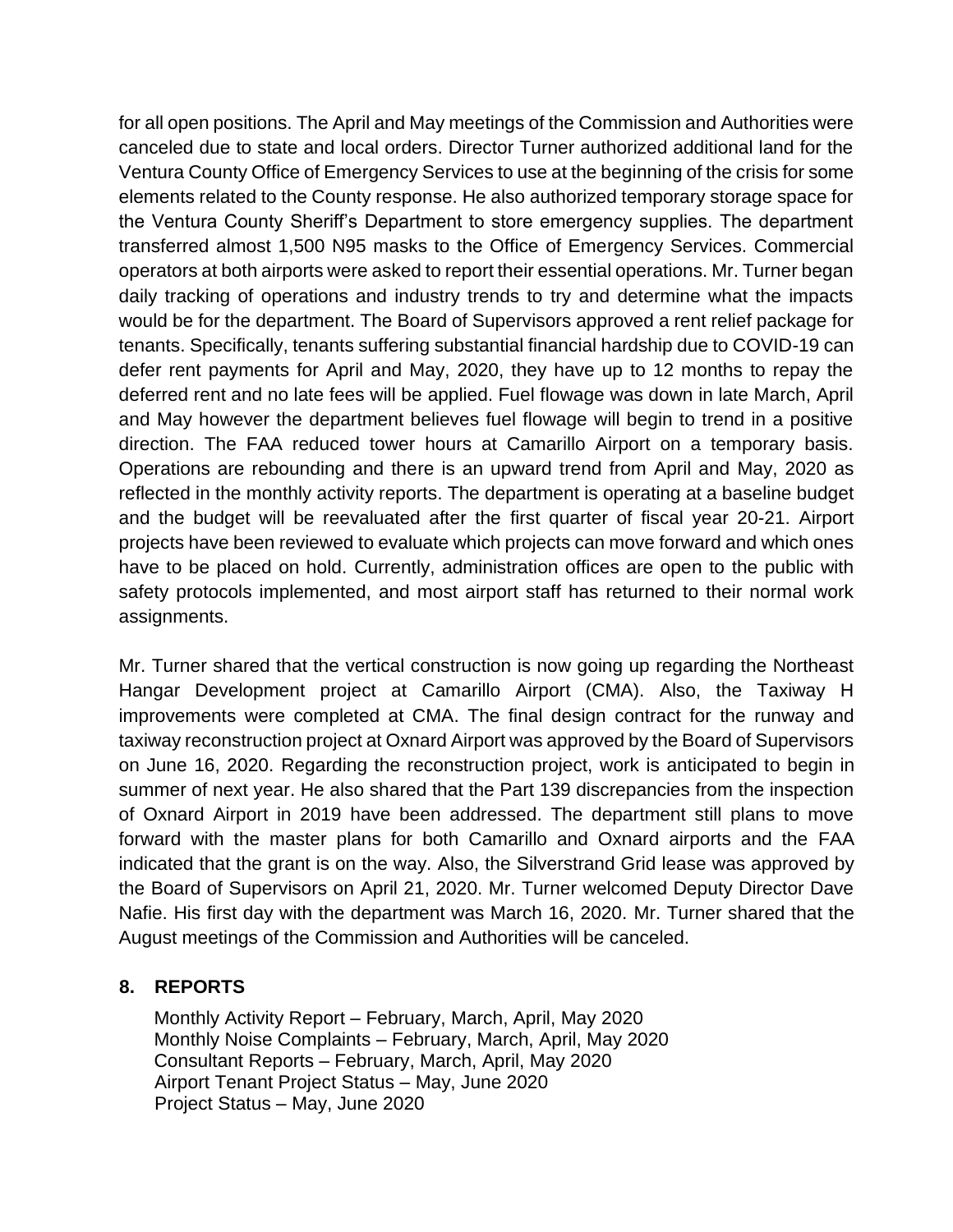Financial Statements Period Ended – March 31, 2020 Financial Statements Third Quarter – FY 2019/2020 Rotation Schedule Meeting Calendar

#### *Reports were received and filed.*

### **9. CORRESPONDENCE**

Letter dated March 2, 2020 from Madeline Herrle to Mark Sullivan, The Law Office of Mark F. Sullivan re: Airport Properties Limited, LLC; Public Records Request dated January 29, 2020

Letter dated March 10, 2020 from Madeline Herrle to Mark Sullivan, The Law Office of Mark F. Sullivan re: Airport Properties Limited, LLC; Public Records Request dated January 29, 2020

Letter dated March 10, 2020 from Madeline Herrle to Jackie Rose, Ventura County Animal Services re: Lease/MOU Renewal – Camarillo Airport Business Park

Letter dated March 17, 2020 from Madeline Herrle to Gregory Peacock, Tactical Communications re: Lease Renewal Proposal

Letter dated March 20, 2020 from Madeline Herrle to Scott Barer re: Public Records Request dated March 17, 2020

Letter dated March 24, 2020 from Kip Turner and Byron Hamilton to Assemblymember Jacqui Irwin re: N95 Masks

Letter dated March 30, 2020 from Madeline Herrle to Scott Barer re: Public Records Request dated March 17, 2020

Letter dated April 2, 2020 from Kip Turner to Ventura County Airport Commission, Airport Authorities, & Tenants re: Update on Coronavirus Impact and Actions at Department of Airports

Notice dated April 7, 2020 from Camarillo Airport Operations Supervisor to Camarillo Airport Tenants re: Taxiways Closed April 20 through April 24

Letter dated April 9, 2020 from Madeline Herrle to John Battle, Lee & Associates re: Rancho Victoria Development Oxnard, California

Memorandum dated April 10, 2020 from Madeline Herrle to Airport Hangar Tenants re: Hangar Improvement Work